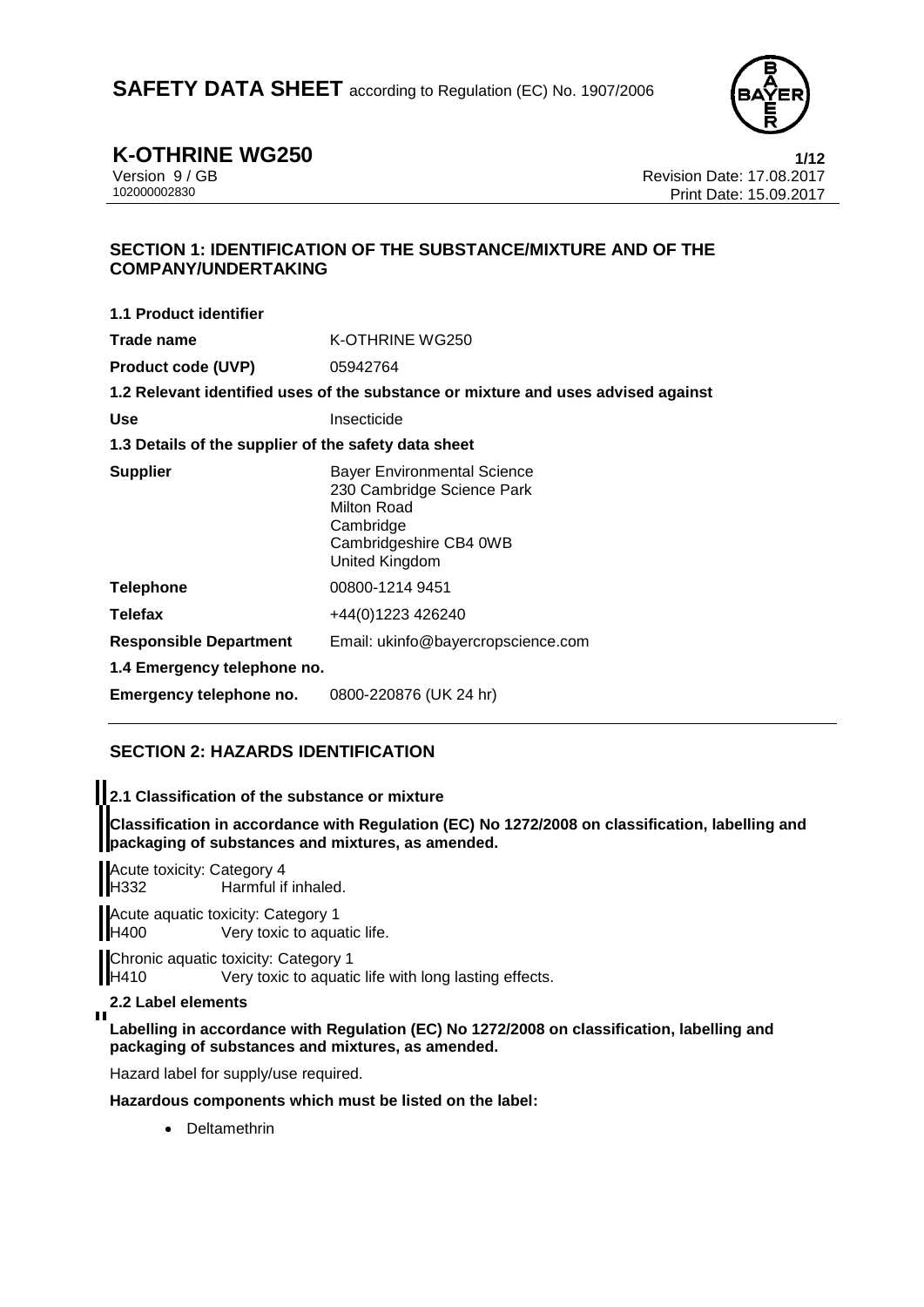

**K-OTHRINE WG250 2/12**<br>
Version 9/GB **2017**<br>
Revision Date: 17.08.2017 Version 9 / GB Revision Date: 17.08.2017 Print Date: 15.09.2017



**Signal word:** Warning

#### **Hazard statements**

| H332   | Harmful if inhaled.                                                                  |
|--------|--------------------------------------------------------------------------------------|
| H410   | Very toxic to aquatic life with long lasting effects.                                |
| EUH401 | To avoid risks to human health and the environment, comply with the instructions for |
|        | use.                                                                                 |

### **Precautionary statements**

| P <sub>261</sub> | Avoid breathing dust, mist, spray.                                                                                                                                                           |
|------------------|----------------------------------------------------------------------------------------------------------------------------------------------------------------------------------------------|
| P273             | Avoid release to the environment.                                                                                                                                                            |
| P391             | Collect spillage.                                                                                                                                                                            |
| P <sub>501</sub> | Dispose of contents/container to a licensed hazardous-waste disposal contractor or<br>collection site except for empty clean containers which can be disposed of as non-<br>hazardous waste. |

### **2.3 Other hazards**

Cutaneous sensations may occur, such as burning or stinging on the face and mucosae. However, these sensations cause no lesions and are of a transitory nature (max. 24 hours). May form explosible dust-air mixture if dispersed.

# **SECTION 3: COMPOSITION/INFORMATION ON INGREDIENTS**

### **3.2 Mixtures**

### **Chemical nature**

Water dispersible granules (WG) Deltamethrin 25% w/w

### **Hazardous components**

Hazard statements according to Regulation (EC) No. 1272/2008

| <b>Name</b>                                                                                              | CAS-No./                              | <b>Classification</b>                                                                        | <b>Conc.</b> [%]     |  |
|----------------------------------------------------------------------------------------------------------|---------------------------------------|----------------------------------------------------------------------------------------------|----------------------|--|
|                                                                                                          | $EC-No.$<br><b>REACH Reg. No.</b>     | <b>REGULATION (EC) No</b><br>1272/2008                                                       |                      |  |
| Deltamethrin                                                                                             | 52918-63-5<br>258-256-6               | Aquatic Chronic 1, H410<br>Aquatic Acute 1, H400<br>Acute Tox. 3, H301<br>Acute Tox. 3, H331 | 25.00                |  |
| Citric acid                                                                                              | 77-92-9<br>201-069-1                  | Eye Irrit. 2, H319                                                                           | $> 1.00 - c$<br>5.00 |  |
| Sulfonated aromatic<br>polymer, sodium salt                                                              | 68425-94-5                            | Eye Irrit. 2, H319                                                                           | $\leq$ 15            |  |
| Aromatic hydrocarbons,<br>C10-13, reaction products<br>with branched nonene,<br>sulfonated, sodium salts | 1258274-08-6<br>01-2119980591-31-xxxx | Skin Irrit. 2, H315<br>Eye Dam. 1, H318                                                      | $= 10$               |  |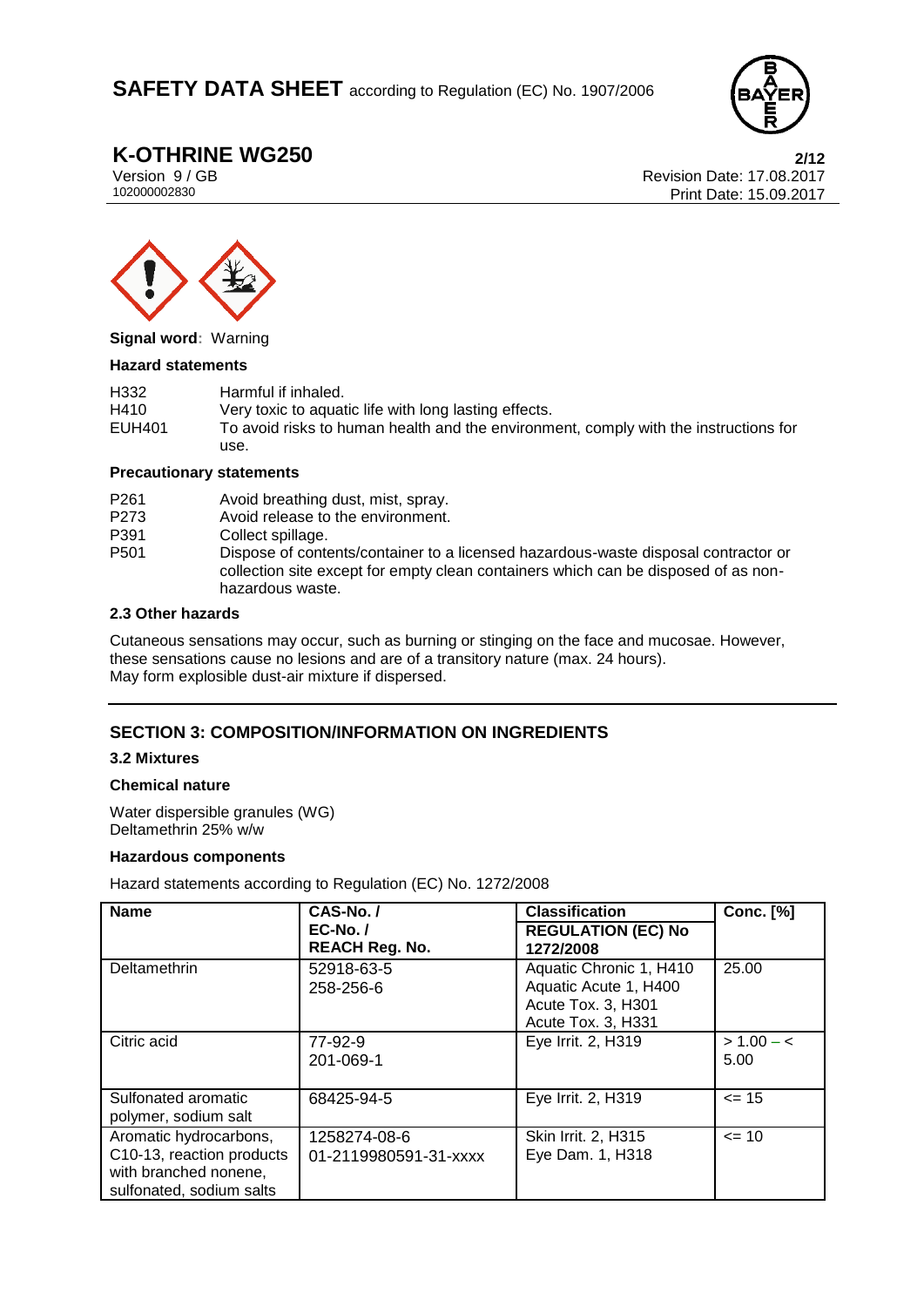

**K-OTHRINE WG250 3/12**<br>Version 9/GB **17.08.2017** Version 9 / GB Revision Date: 17.08.2017 Print Date: 15.09.2017

| Sodium dioctyl  | $577 - 11 - 7$         | Skin Irrit. 2, H315 | $> 1.00 - c$ |
|-----------------|------------------------|---------------------|--------------|
| sulphosuccinate | 209-406-4              | Eye Dam. 1, H318    | 5.00         |
| Kaolin          | 1332-58-7<br>310-194-1 | Not classified      | $>= 1$       |

### **Further information**

| Deltamethrin                                                                     | 52918-63-5 | M-Factor: 1,000,000 (acute), 1,000,000 (chronic) |
|----------------------------------------------------------------------------------|------------|--------------------------------------------------|
| For the full text of the H-Statements mentioned in this Section, see Section 16. |            |                                                  |

# **SECTION 4: FIRST AID MEASURES**

| 4.1 Description of first aid measures |                                                                                                                                                                                                                                                                                                                                                                                                                                                 |  |  |  |
|---------------------------------------|-------------------------------------------------------------------------------------------------------------------------------------------------------------------------------------------------------------------------------------------------------------------------------------------------------------------------------------------------------------------------------------------------------------------------------------------------|--|--|--|
| <b>General advice</b>                 | Move out of dangerous area. Place and transport victim in stable<br>position (lying sideways). Remove contaminated clothing immediately<br>and dispose of safely.                                                                                                                                                                                                                                                                               |  |  |  |
| <b>Inhalation</b>                     | Move to fresh air. Keep patient warm and at rest. Call a physician or<br>poison control center immediately.                                                                                                                                                                                                                                                                                                                                     |  |  |  |
| <b>Skin contact</b>                   | Immediately wash with plenty of soap and water for at least 15<br>minutes. Warm water may increase the subjective severity of the<br>irritation/paresthesia. This is not a sign of systemic poisoning. In case<br>of skin irritation, application of oils or lotions containing vitamin E may<br>be considered. If symptoms persist, call a physician.                                                                                          |  |  |  |
| Eye contact                           | Rinse immediately with plenty of water, also under the eyelids, for at<br>least 15 minutes. Remove contact lenses, if present, after the first 5<br>minutes, then continue rinsing eye. Warm water may increase the<br>subjective severity of the irritation/paresthesia. This is not a sign of<br>systemic poisoning. Apply soothing eye drops, if needed anaesthetic<br>eye drops. Get medical attention if irritation develops and persists. |  |  |  |
| Ingestion                             | Rinse out mouth and give water in small sips to drink. Do NOT induce<br>vomiting. If swallowed, seek medical advice immediately and show this<br>container or label.                                                                                                                                                                                                                                                                            |  |  |  |
|                                       | 4.2 Most important symptoms and effects, both acute and delayed                                                                                                                                                                                                                                                                                                                                                                                 |  |  |  |
| <b>Symptoms</b>                       | Local:, Skin and eye paraesthesia which may be severe, Usually<br>transient with resolution within 24 hours, Skin, eye and mucous<br>membrane irritation, Cough, Sneezing                                                                                                                                                                                                                                                                       |  |  |  |
|                                       | Systemic:, discomfort in the chest, Tachycardia, Hypotension, Nausea,<br>Abdominal pain, Diarrhoea, Vomiting, Blurred vision, Headache,<br>Anorexia, Somnolence, Coma, Convulsions, Tremors, Prostration,<br>Airway hyperreaction, Pulmonary oedema, Palpitation, Muscular<br>fasciculation, Apathy, Dizziness                                                                                                                                  |  |  |  |
|                                       | 4.3 Indication of any immediate medical attention and special treatment needed                                                                                                                                                                                                                                                                                                                                                                  |  |  |  |
| <b>Risks</b>                          | This product contains a pyrethroid. Pyrethroid poisoning should not be<br>confused with carbamate or organophosphate poisoning.                                                                                                                                                                                                                                                                                                                 |  |  |  |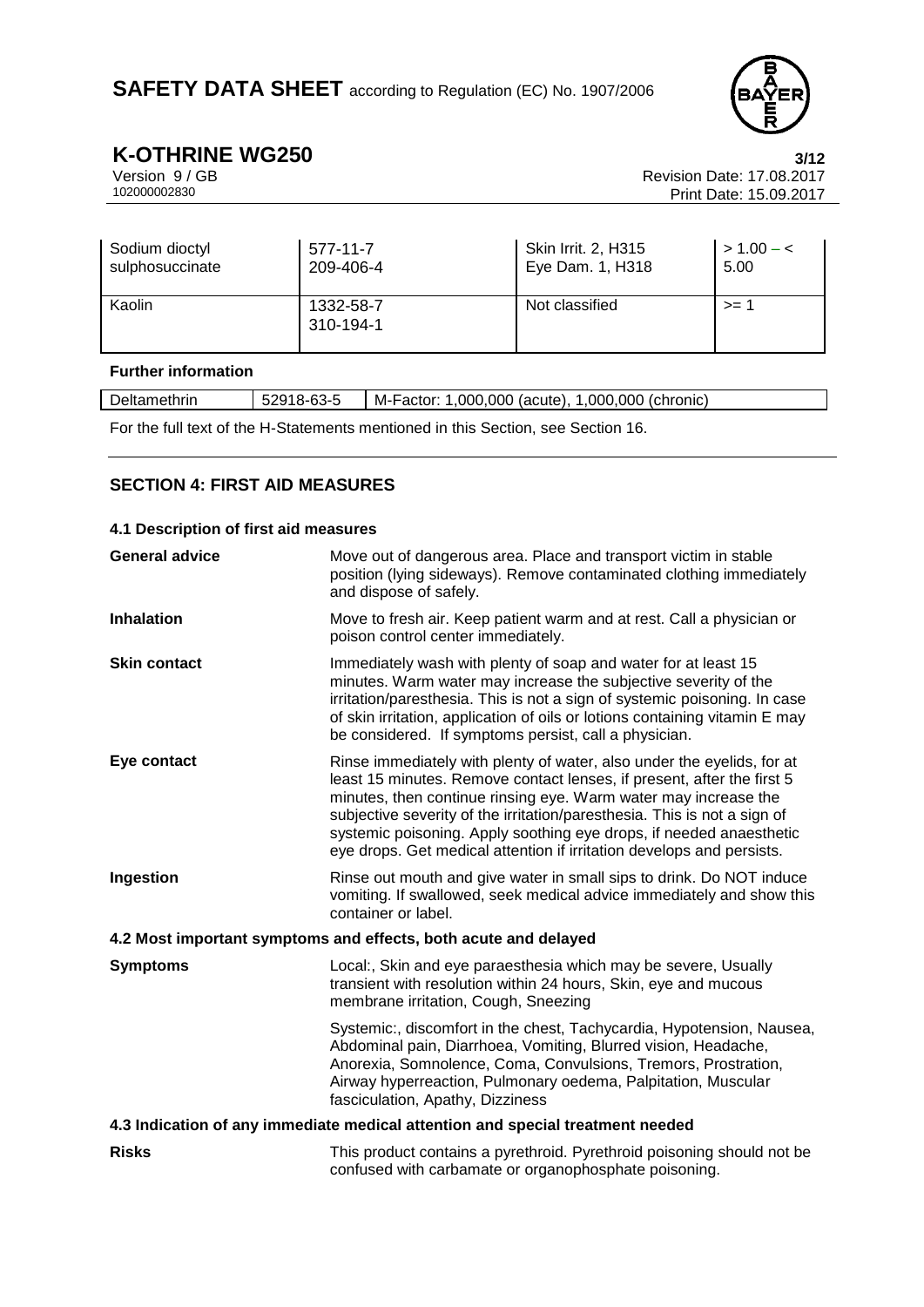

**K-OTHRINE WG250 4/12**<br>Version 9 / GB **17.08.2017** Version 9 / GB Revision Date: 17.08.2017 Print Date: 15.09.2017

#### **Treatment** Systemic treatment: Initial treatment: symptomatic. Monitor: respiratory and cardiac functions. In case of ingestion gastric lavage should be considered in cases of significant ingestions only within the first 2 hours. However, the application of activated charcoal and sodium sulphate is always advisable. Keep respiratory tract clear. Oxygen or artificial respiration if needed. In case of convulsions, a benzodiazepine (e.g. diazepam) should be given according to standard regimens. If not effective, phenobarbital may be used. Contraindication: atropine. Contraindication: derivatives of adrenaline. There is no specific antidote. Recovery is spontaneous and without sequelae.

# **SECTION 5: FIREFIGHTING MEASURES**

| 5.1 Extinguishing media                                         |                                                                                                                               |
|-----------------------------------------------------------------|-------------------------------------------------------------------------------------------------------------------------------|
| <b>Suitable</b>                                                 | Use water spray, alcohol-resistant foam, dry chemical or carbon<br>dioxide.                                                   |
| Unsuitable                                                      | High volume water jet                                                                                                         |
| 5.2 Special hazards arising<br>from the substance or<br>mixture | Dangerous gases are evolved in the event of a fire.                                                                           |
| 5.3 Advice for firefighters                                     |                                                                                                                               |
| <b>Special protective</b><br>equipment for firefighters         | In the event of fire and/or explosion do not breathe fumes. In the event<br>of fire, wear self-contained breathing apparatus. |
| <b>Further information</b>                                      | Contain the spread of the fire-fighting media. Do not allow run-off from<br>fire fighting to enter drains or water courses.   |

# **SECTION 6: ACCIDENTAL RELEASE MEASURES**

|                                                           | 6.1 Personal precautions, protective equipment and emergency procedures                                                                                                                                                                                                                   |
|-----------------------------------------------------------|-------------------------------------------------------------------------------------------------------------------------------------------------------------------------------------------------------------------------------------------------------------------------------------------|
| <b>Precautions</b>                                        | Avoid dust formation. Avoid contact with spilled product or<br>contaminated surfaces. Use personal protective equipment. Remove<br>all sources of ignition.                                                                                                                               |
| <b>6.2 Environmental</b><br>precautions                   | Do not allow to get into surface water, drains and ground water. If<br>spillage enters drains leading to sewage works inform local water<br>company immediately. If spillage enters rivers or watercourses, inform<br>the Environment Agency (emergency telephone number 0800<br>807060). |
| 6.3 Methods and materials for containment and cleaning up |                                                                                                                                                                                                                                                                                           |
| Methods for cleaning up                                   | Use mechanical handling equipment. Clean contaminated floors and<br>objects thoroughly, observing environmental regulations. Collect and<br>transfer the product into a properly labelled and tightly closed<br>container.                                                                |
| <b>Additional advice</b>                                  | Check also for any local site procedures.                                                                                                                                                                                                                                                 |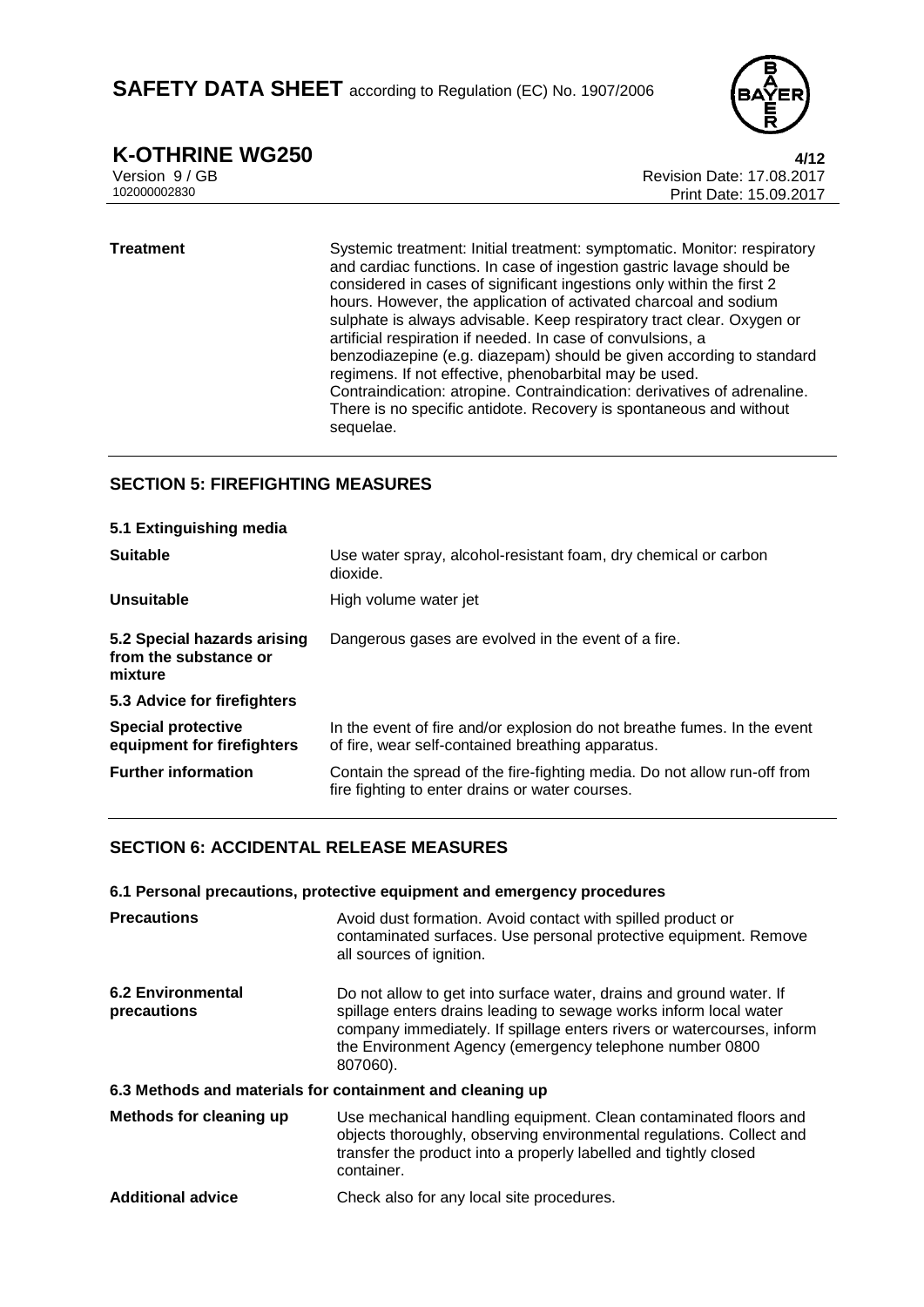

**K-OTHRINE WG250** 5/12<br>Version 9 / GB 6/12<br>Revision Date: 17.08.2017 Version 9 / GB Revision Date: 17.08.2017 Print Date: 15.09.2017

| 6.4 Reference to other | Information regarding safe handling, see section 7.                 |  |
|------------------------|---------------------------------------------------------------------|--|
| <b>sections</b>        | Information regarding personal protective equipment, see section 8. |  |
|                        | Information regarding waste disposal, see section 13.               |  |

# **SECTION 7: HANDLING AND STORAGE**

| 7.1 Precautions for safe handling                         |                                                                                                                                                                                                                                                                                                      |  |  |
|-----------------------------------------------------------|------------------------------------------------------------------------------------------------------------------------------------------------------------------------------------------------------------------------------------------------------------------------------------------------------|--|--|
| Advice on safe handling                                   | Use only in area provided with appropriate exhaust ventilation. Avoid<br>dust formation. Ensure adequate ventilation.                                                                                                                                                                                |  |  |
| <b>Advice on protection</b><br>against fire and explosion | Dust may form explosive mixture in air. Keep away from heat and<br>sources of ignition. Take measures to prevent the build up of<br>electrostatic charge.                                                                                                                                            |  |  |
| <b>Hygiene measures</b>                                   | Avoid contact with skin, eyes and clothing. Keep working clothes<br>separately. Wash hands before breaks and immediately after handling<br>the product. Remove soiled clothing immediately and clean thoroughly<br>before using again. Garments that cannot be cleaned must be<br>destroyed (burnt). |  |  |
|                                                           | 7.2 Conditions for safe storage, including any incompatibilities                                                                                                                                                                                                                                     |  |  |
| <b>Requirements for storage</b><br>areas and containers   | Store in a place accessible by authorized persons only. Keep away from<br>direct sunlight. Keep containers tightly closed in a dry, cool and well-<br>ventilated place.                                                                                                                              |  |  |
| Advice on common storage                                  | Keep away from food, drink and animal feedingstuffs.                                                                                                                                                                                                                                                 |  |  |
| <b>Suitable materials</b>                                 | Polypropylene-foil (PP)                                                                                                                                                                                                                                                                              |  |  |
| 7.3 Specific end use(s)                                   | Refer to the label and/or leaflet.                                                                                                                                                                                                                                                                   |  |  |
|                                                           |                                                                                                                                                                                                                                                                                                      |  |  |

# **SECTION 8: EXPOSURE CONTROLS/PERSONAL PROTECTION**

### **8.1 Control parameters**

| <b>Components</b>  | CAS-No.    | <b>Control parameters</b> | <b>Update</b> | <b>Basis</b> |
|--------------------|------------|---------------------------|---------------|--------------|
| Deltamethrin       | 52918-63-5 | $0.02 \,\mathrm{mg/m3}$   |               | OES BCS*     |
|                    |            | (TWA)                     |               |              |
| Kaolin             | 1332-58-7  | $2 \text{ mg/m}$<br>(TWA) | 12 2011       | EH40 WEL     |
| (Respirable dust.) |            |                           |               |              |

\*OES BCS: Internal Bayer AG, Crop Science Division "Occupational Exposure Standard"

#### **8.2 Exposure controls**

**Refer to COSHH assessment (Control of Substances Hazardous to Health (Amendment) Regulations 2004). Engineering controls should be used in preference to personal protective equipment wherever practicable. Refer also to COSHH Essentials.**

#### **Personal protective equipment**

In normal use and handling conditions please refer to the label and/or leaflet. In all other cases the following recommendations would apply.<br> **Respiratory protection** Wear

Wear respirator with a particle filter mask (protection factor 4)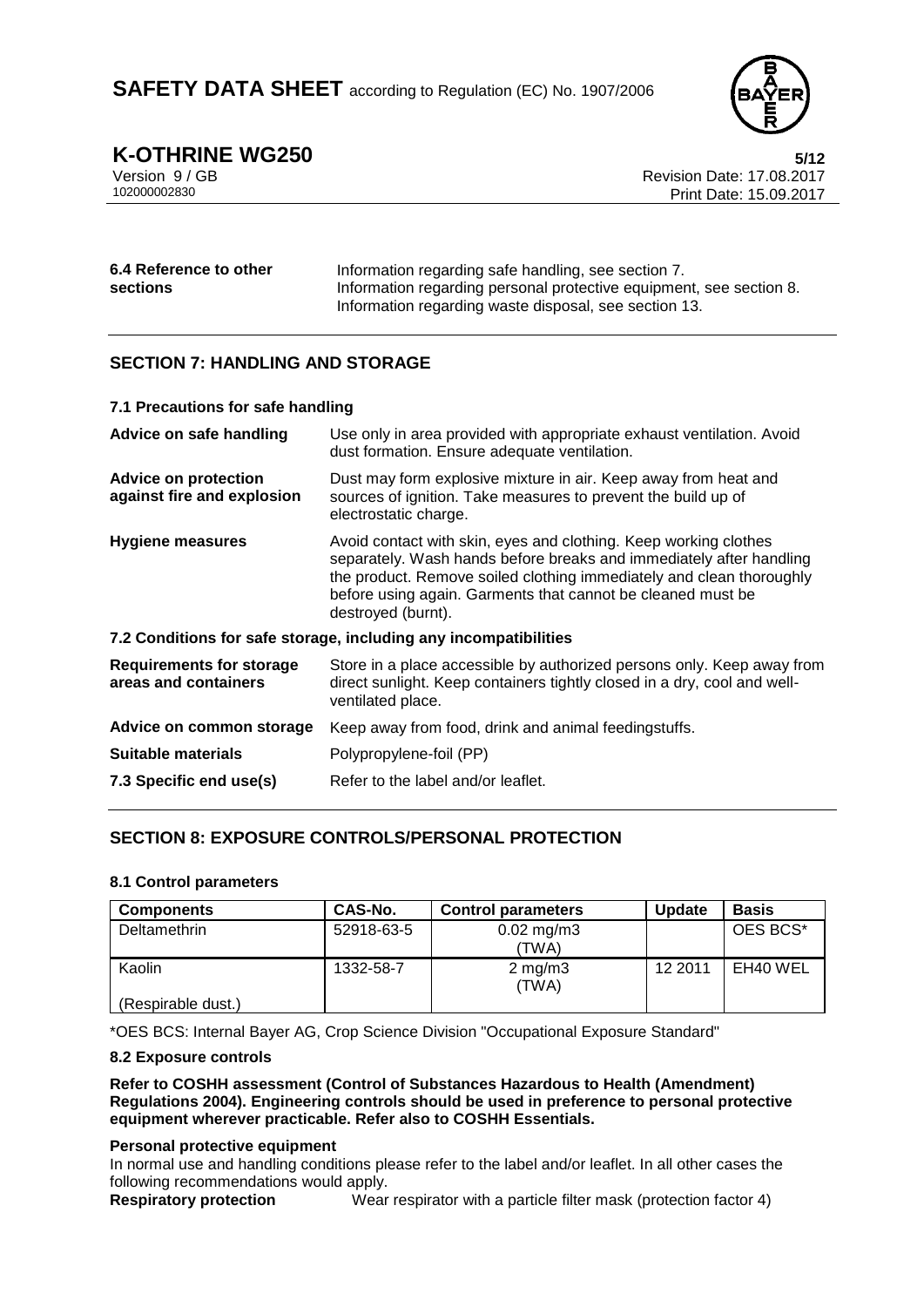SAFETY DATA SHEET according to Regulation (EC) No. 1907/2006



**K-OTHRINE WG250** 6/12

| Version 9 / GB<br>102000002830 |                                                                                                                                                        | Revision Date: 17,08,2017<br>Print Date: 15.09.2017                                                                                                                                                                                                                                                                                                                                                                                                                                                                                                                                            |
|--------------------------------|--------------------------------------------------------------------------------------------------------------------------------------------------------|------------------------------------------------------------------------------------------------------------------------------------------------------------------------------------------------------------------------------------------------------------------------------------------------------------------------------------------------------------------------------------------------------------------------------------------------------------------------------------------------------------------------------------------------------------------------------------------------|
|                                | instructions regarding wearing and maintenance.                                                                                                        | conforming to European norm EN149FFP1 or equivalent.<br>Respiratory protection should only be used to control residual risk of<br>short duration activities, when all reasonably practicable steps have<br>been taken to reduce exposure at source e.g. containment and/or<br>local extract ventilation. Always follow respirator manufacturer's                                                                                                                                                                                                                                               |
| <b>Hand protection</b>         | contact time.<br>drinking, smoking or using the toilet.<br>Material<br>Rate of permeability<br>Glove thickness<br>Protective index<br><b>Directive</b> | Please observe the instructions regarding permeability and<br>breakthrough time which are provided by the supplier of the gloves.<br>Also take into consideration the specific local conditions under which<br>the product is used, such as the danger of cuts, abrasion, and the<br>Wash gloves when contaminated. Dispose of when contaminated<br>inside, when perforated or when contamination on the outside cannot<br>be removed. Wash hands frequently and always before eating,<br>Nitrile rubber<br>$>480$ min<br>$> 0.4$ mm<br>Class 6<br>Protective gloves complying with EN<br>374. |
| Eye protection                 |                                                                                                                                                        | Wear goggles (conforming to EN166, Field of Use = 5 or equivalent).                                                                                                                                                                                                                                                                                                                                                                                                                                                                                                                            |
| Skin and body protection       | Wear standard coveralls and Category 3 Type 5 suit.<br>type suit.<br>should be professionally laundered frequently.                                    | If there is a risk of significant exposure, consider a higher protective<br>Wear two layers of clothing wherever possible. Polyester/cotton or<br>cotton overalls should be worn under chemical protection suit and                                                                                                                                                                                                                                                                                                                                                                            |

# **SECTION 9: PHYSICAL AND CHEMICAL PROPERTIES**

# **9.1 Information on basic physical and chemical properties**

| Form                                              | water-dispersible granules                   |
|---------------------------------------------------|----------------------------------------------|
| Colour                                            | beige                                        |
| Odour                                             | weak, characteristic                         |
| рH                                                | 2.0 - 4.0 at 1 % (23 °C) (deionized water)   |
| <b>Flash point</b>                                | Not relevant                                 |
| <b>Flammability (solid, gas)</b>                  | The product is not highly flammable.         |
| <b>Auto-ignition temperature</b>                  | 268 °C                                       |
| <b>Minimum ignition energy</b>                    | > 1 J                                        |
| <b>Bulk density</b>                               | $0.750 - 1.000$ g/ml                         |
| <b>Water solubility</b>                           | dispersible                                  |
| <b>Partition coefficient: n-</b><br>octanol/water | Deltamethrin: log Pow: 6.4 at 25 °C          |
| <b>Burning number</b>                             | CN2 Short flaring without spreading at 22 °C |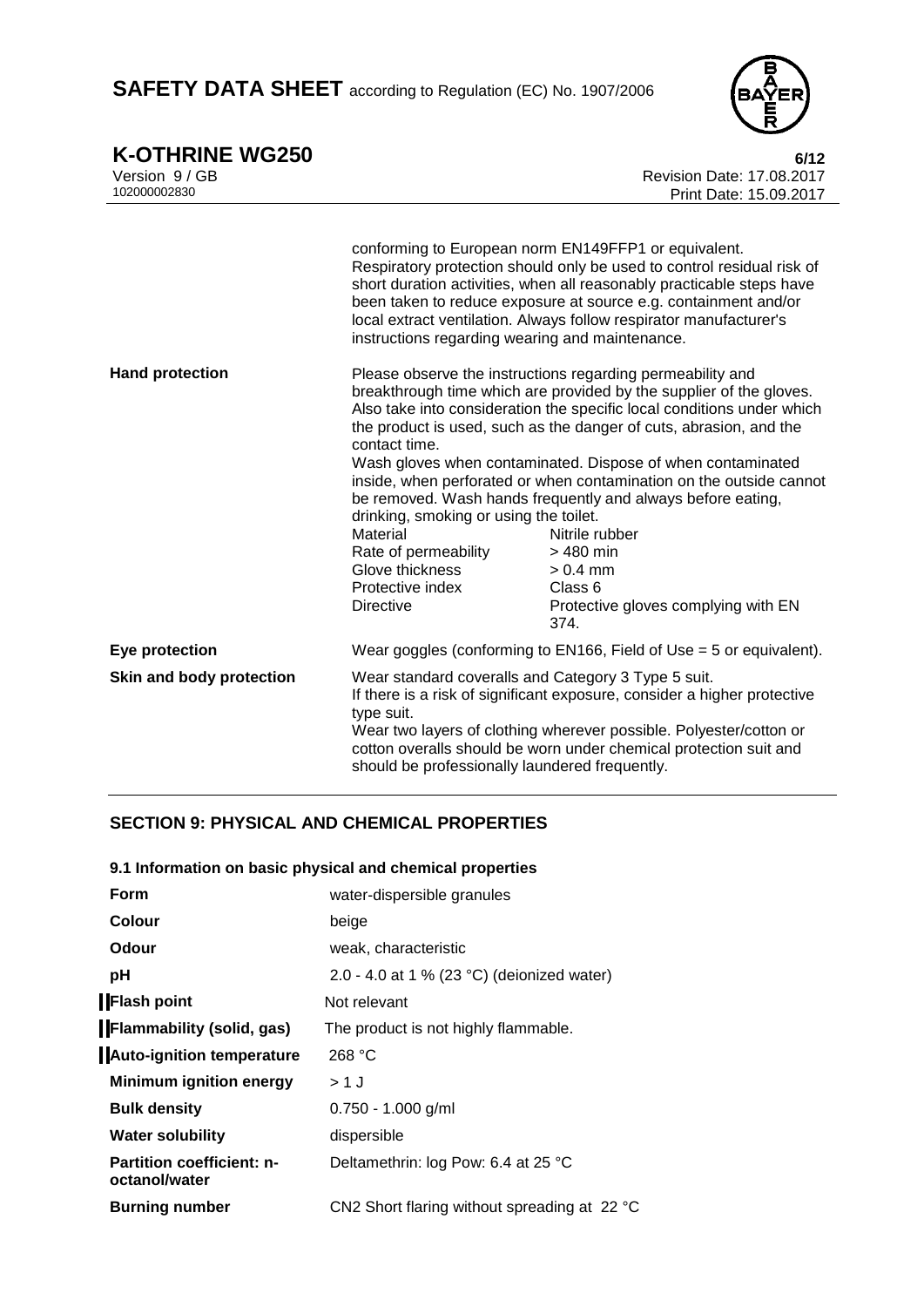

**K-OTHRINE WG250**<br>
Version 9/GB<br> **Revision Date: 17.08.2017** Version 9 / GB Revision Date: 17.08.2017 Print Date: 15.09.2017

| CN2 Short flaring without spreading at 100 °C                |
|--------------------------------------------------------------|
| No oxidizing properties                                      |
| Not explosive                                                |
| Further safety related physical-chemical data are not known. |
|                                                              |

# **SECTION 10: STABILITY AND REACTIVITY**

| 10.1 Reactivity                            |                                                                                         |
|--------------------------------------------|-----------------------------------------------------------------------------------------|
| <b>Thermal decomposition</b>               | Stable under normal conditions.                                                         |
| <b>10.2 Chemical stability</b>             | Stable under recommended storage conditions.                                            |
| 10.3 Possibility of<br>hazardous reactions | No hazardous reactions when stored and handled according to<br>prescribed instructions. |
| 10.4 Conditions to avoid                   | Extremes of temperature and direct sunlight.                                            |
| 10.5 Incompatible materials                | Store only in the original container.                                                   |
| 10.6 Hazardous<br>decomposition products   | No decomposition products expected under normal conditions of use.                      |

# **SECTION 11: TOXICOLOGICAL INFORMATION**

### **11.1 Information on toxicological effects**

| <b>Acute oral toxicity</b>       | LD50 (Rat) $> 3,465$ mg/kg                                                                             |
|----------------------------------|--------------------------------------------------------------------------------------------------------|
| <b>Acute inhalation toxicity</b> | LC50 (Rat) 1.474 - 4.062 mg/l<br>Exposure time: 4 h<br>Determined in the form of a respirable aerosol. |
| <b>Acute dermal toxicity</b>     | LD50 (Rat) $> 2,090$ mg/kg                                                                             |
| <b>Skin irritation</b>           | Slight irritant effect - does not require labelling. (Rabbit)                                          |
| <b>Eye irritation</b>            | Slight irritant effect - does not require labelling. (Rabbit)                                          |
| <b>Sensitisation</b>             | Non-sensitizing. (Guinea pig)<br>OECD Test Guideline 406, Buehler test                                 |

### **Assessment STOT Specific target organ toxicity – single exposure**

Deltamethrin: Based on available data, the classification criteria are not met.

### **Assessment STOT Specific target organ toxicity – repeated exposure**

Deltamethrin caused neurobehavioral effects and/or neuropathological changes in animal studies. The toxic effects of Deltamethrin are related to transient hyperactivity typical for pyrethroid neurotoxicity.

#### **Assessment mutagenicity**

Deltamethrin was not mutagenic or genotoxic in a battery of in vitro and in vivo tests.

### **Assessment carcinogenicity**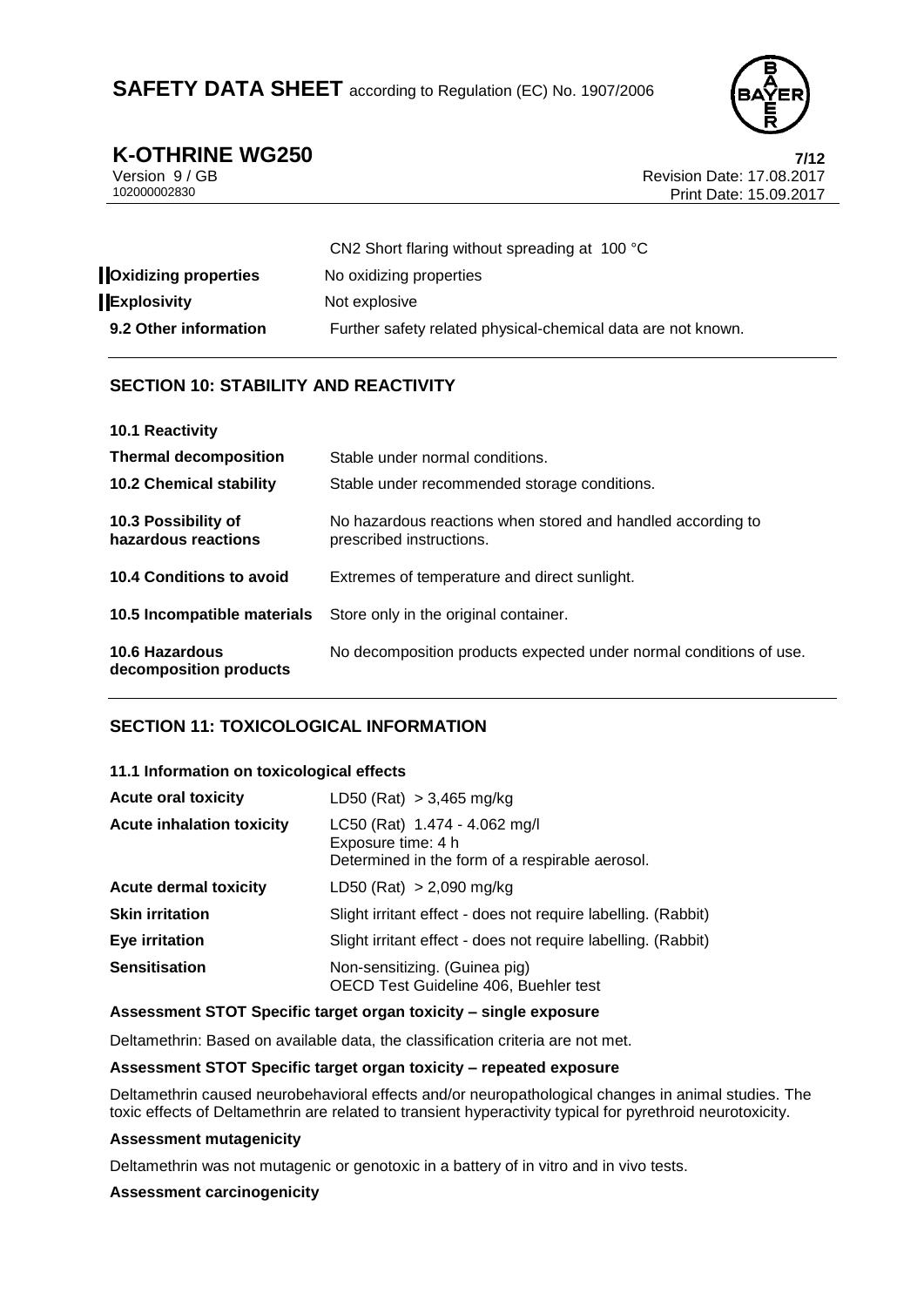

**K-OTHRINE WG250 8/12**<br>Version 9/GB **8/12**<br>Revision Date: 17.08.2017 Version 9 / GB Revision Date: 17.08.2017 Print Date: 15.09.2017

Deltamethrin was not carcinogenic in lifetime feeding studies in rats and mice.

### **Assessment toxicity to reproduction**

Deltamethrin did not cause reproductive toxicity in a two-generation study in rats.

#### **Assessment developmental toxicity**

Deltamethrin caused developmental toxicity only at dose levels toxic to the dams. The developmental effects seen with Deltamethrin are related to maternal toxicity.

#### **Aspiration hazard**

Based on available data, the classification criteria are not met.

### **Further information**

Cutaneous sensations may occur, such as burning or stinging on the face and mucosae. However, these sensations cause no lesions and are of a transitory nature (max. 24 hours). The toxicological data refer to a similar formulation.

# **SECTION 12: ECOLOGICAL INFORMATION**

|  | 12.1 Toxicity |
|--|---------------|
|--|---------------|

| <b>Toxicity to fish</b>                     | LC50 (Lepomis macrochirus (Bluegill sunfish)) 1.9 mg/l<br>Exposure time: 96 h<br>Test conducted with a similar formulation.                                                                     |
|---------------------------------------------|-------------------------------------------------------------------------------------------------------------------------------------------------------------------------------------------------|
| <b>Toxicity to aquatic</b><br>invertebrates | EC50 (Daphnia magna (Water flea)) 0.00018 mg/l<br>Exposure time: 48 h<br>Test conducted with a similar formulation.                                                                             |
| <b>Toxicity to aquatic plants</b>           | EC50 (Raphidocelis subcapitata (freshwater green alga)) 41.7 mg/l<br>Exposure time: 72 h<br>Test conducted with a similar formulation.                                                          |
| 12.2 Persistence and degradability          |                                                                                                                                                                                                 |
| <b>Biodegradability</b>                     | Deltamethrin:<br>Not rapidly biodegradable                                                                                                                                                      |
| Koc                                         | Deltamethrin: Koc: 10240000                                                                                                                                                                     |
| 12.3 Bioaccumulative potential              |                                                                                                                                                                                                 |
| <b>Bioaccumulation</b>                      | Deltamethrin: Bioconcentration factor (BCF) 1,400<br>Does not bioaccumulate.                                                                                                                    |
| 12.4 Mobility in soil                       |                                                                                                                                                                                                 |
| <b>Mobility in soil</b>                     | Deltamethrin: Immobile in soil                                                                                                                                                                  |
| 12.5 Results of PBT and vPvB assessment     |                                                                                                                                                                                                 |
| PBT and vPvB assessment                     | Deltamethrin: This substance is not considered to be persistent,<br>bioaccumulative and toxic (PBT). This substance is not considered to be<br>very persistent and very bioaccumulative (vPvB). |
| 12.6 Other adverse effects                  |                                                                                                                                                                                                 |
| <b>Additional ecological</b><br>information | No further ecological information is available.                                                                                                                                                 |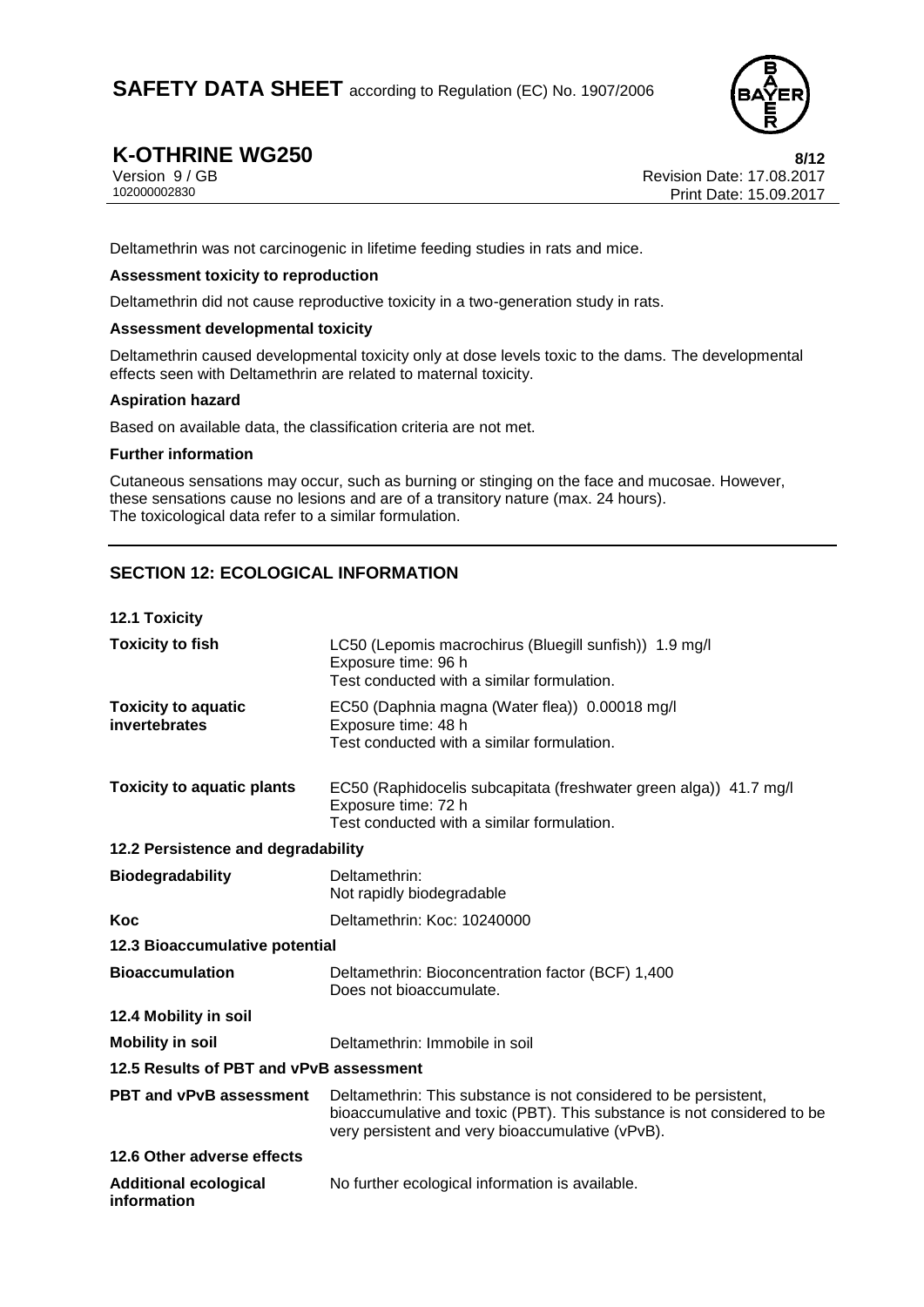

**K-OTHRINE WG250 9/12**<br>
Version 9/GB **17.08.2017** Version 9 / GB Revision Date: 17.08.2017 Print Date: 15.09.2017

# **SECTION 13: DISPOSAL CONSIDERATIONS**

### **13.1 Waste treatment methods**

| Product<br><b>Product</b>           | In accordance with current regulations and, if necessary, after<br>consultation with the site operator and/or with the responsible authority,<br>the product may be taken to a waste disposal site or incineration plant.<br>Advice may be obtained from the local waste regulation authority (part<br>of the Environment Agency in the UK).<br>In accordance with current regulations and, if necessary, after<br>consultation with the site operator and/or with the responsible authority,<br>the product may be taken to a waste disposal site or incineration plant. |
|-------------------------------------|---------------------------------------------------------------------------------------------------------------------------------------------------------------------------------------------------------------------------------------------------------------------------------------------------------------------------------------------------------------------------------------------------------------------------------------------------------------------------------------------------------------------------------------------------------------------------|
| <b>Contaminated packaging</b>       | Small containers $(< 10$ I or $< 10$ kg) should be rinsed thoroughly using<br>an integrated pressure rinsing device, or, by manually rinsing three<br>times.<br>Add washings to sprayer at time of filling.<br>Dispose of empty and cleaned packaging safely.<br>Large containers ( $> 25$ l or $> 25$ kg) should not be rinsed or re-used for<br>any other purpose.<br>Return large containers to supplier.<br>Follow advice on product label and/or leaflet.                                                                                                            |
| Waste key for the unused<br>product | 02 01 08* agrochemical waste containing hazardous substances                                                                                                                                                                                                                                                                                                                                                                                                                                                                                                              |

# **SECTION 14: TRANSPORT INFORMATION**

### **ADR/RID/ADN**

| 14.1 UN number<br>14.2 Proper shipping name | 3077<br>ENVIRONMENTALLY HAZARDOUS SUBSTANCE, SOLID, |
|---------------------------------------------|-----------------------------------------------------|
|                                             | N.O.S.<br>(DELTAMETHRIN MIXTURE)                    |
| 14.3 Transport hazard class(es)             | 9                                                   |
| 14.4 Packing group                          | Ш                                                   |
| 14.5 Environm. Hazardous Mark               | YES                                                 |
| Hazard no.                                  | 90                                                  |

This classification is in principle not valid for carriage by tank vessel on inland waterways. Please refer to the manufacturer for further information.

| <b>IMDG</b>                     |                                             |
|---------------------------------|---------------------------------------------|
| 14.1 UN number                  | 3077                                        |
| 14.2 Proper shipping name       | ENVIRONMENTALLY HAZARDOUS SUBSTANCE, SOLID, |
|                                 | N.O.S.                                      |
|                                 | (DELTAMETHRIN MIXTURE)                      |
| 14.3 Transport hazard class(es) | 9                                           |
| 14.4 Packing group              | Ш                                           |
| 14.5 Marine pollutant           | YES.                                        |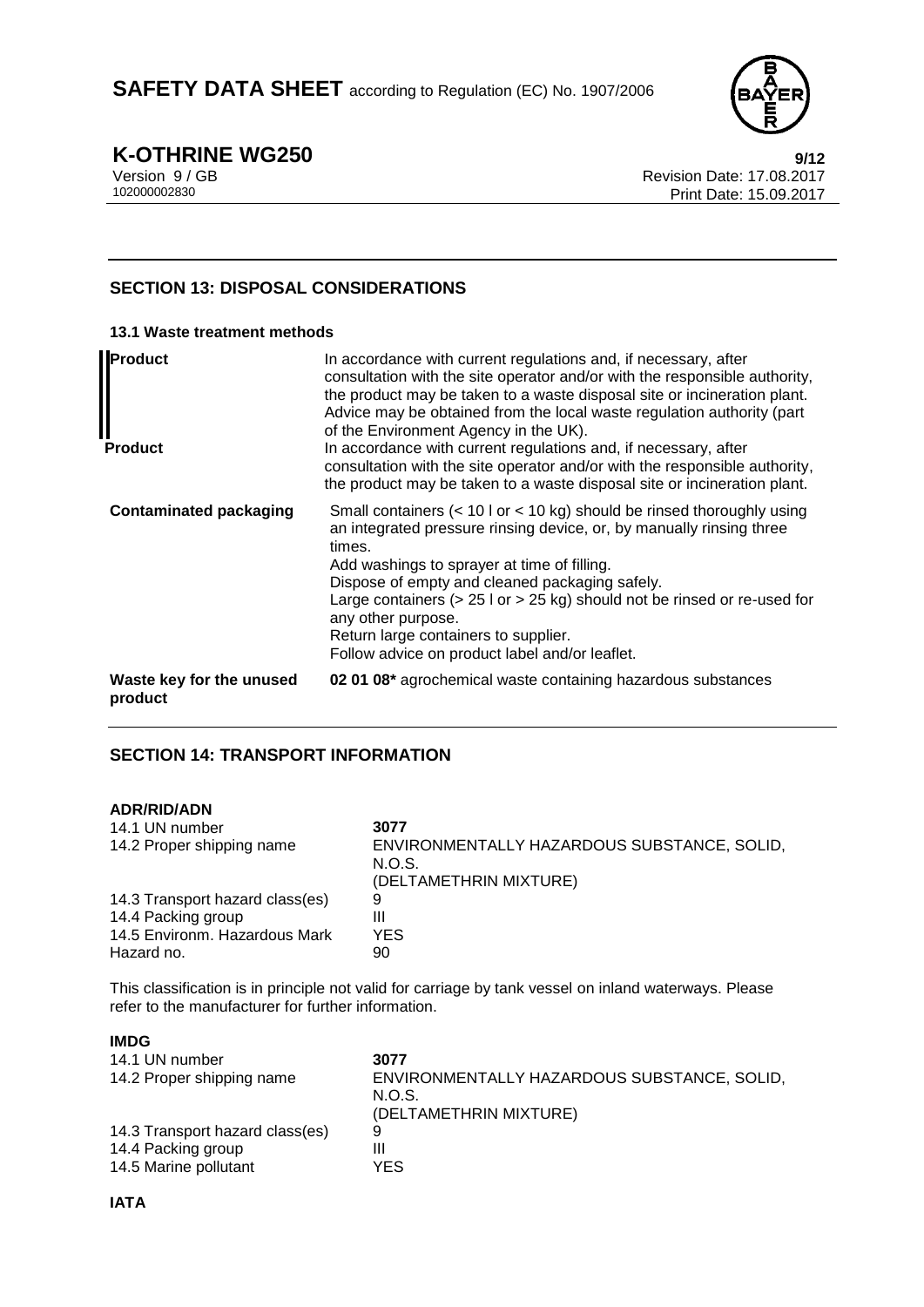

**K-OTHRINE WG250 10/12**<br>Version 9 / GB **10/12**<br>Revision Date: 17.08.2017 Version 9 / GB Revision Date: 17.08.2017 Print Date: 15.09.2017

| 14.1 UN number<br>14.2 Proper shipping name                                     | 3077<br>ENVIRONMENTALLY HAZARDOUS SUBSTANCE, SOLID,<br>N.O.S.<br>(DELTAMETHRIN MIXTURE) |
|---------------------------------------------------------------------------------|-----------------------------------------------------------------------------------------|
| 14.3 Transport hazard class(es)                                                 | 9                                                                                       |
| 14.4 Packing group                                                              | Ш                                                                                       |
| 14.5 Environm, Hazardous Mark                                                   | <b>YES</b>                                                                              |
| <b>UK 'Carriage' Regulations</b><br>14.1 UN number<br>14.2 Proper shipping name | 3077<br>ENVIRONMENTALLY HAZARDOUS SUBSTANCE, SOLID,                                     |
|                                                                                 | N.O.S.<br>(DELTAMETHRIN MIXTURE)                                                        |
| 14.3 Transport hazard class(es)                                                 | 9<br>Ш                                                                                  |
| 14.4 Packing group<br>14.5 Environm, Hazardous Mark                             | <b>YES</b>                                                                              |
| Emergency action code                                                           | 2Ζ                                                                                      |

#### **14.6 Special precautions for user**

See sections 6 to 8 of this Safety Data Sheet.

**14.7 Transport in bulk according to Annex II of MARPOL and the IBC Code**

No transport in bulk according to the IBC Code.

# **SECTION 15: REGULATORY INFORMATION**

#### **15.1 Safety, health and environmental regulations/legislation specific for the substance or mixture**

### **UK and Northern Ireland Regulatory References**

This material may be subject to some or all of the following regulations (and any subsequent amendments). Users must ensure that any uses and restrictions as indicated on the label and/or leaflet are followed.

### **Transport**

Carriage of Dangerous Goods and Use of Transportable Pressure Equipment Regulations 2009 (SI 2009 No 1348)

Merchant Shipping (Dangerous Goods and Marine Pollutants) Regulations 1997 (SI 1997 No 2367) Air Navigation Dangerous Goods Regulations 2002 (SI 2002 No 2786)

### **Supply and Use**

Chemical (Hazard Information and Packaging for Supply) Regulations 2009 (SI 2009 No 716) Chemical (Hazard Information and Packaging for Supply) (Northern Ireland) Regulations 2009 Control of Substances Hazardous to Health Regulations 2002 (SI 2002 No 2677) EH40 Occupational Exposure Limits - Table 1 List of approved workplace exposure limits Control of Pesticide Regulations 1986 Dangerous Substances and Explosive Atmospheres Regulations 2002

### **Waste Treatment**

Environmental Protection Act 1990, Part II Environmental Protection (Duty of Care) Regulations 1991 The Waste Management Licensing Regulations 1994 (as amended) Hazardous Waste Regulations 2005 (Replacing Special Waste Regulations 1996 as amended)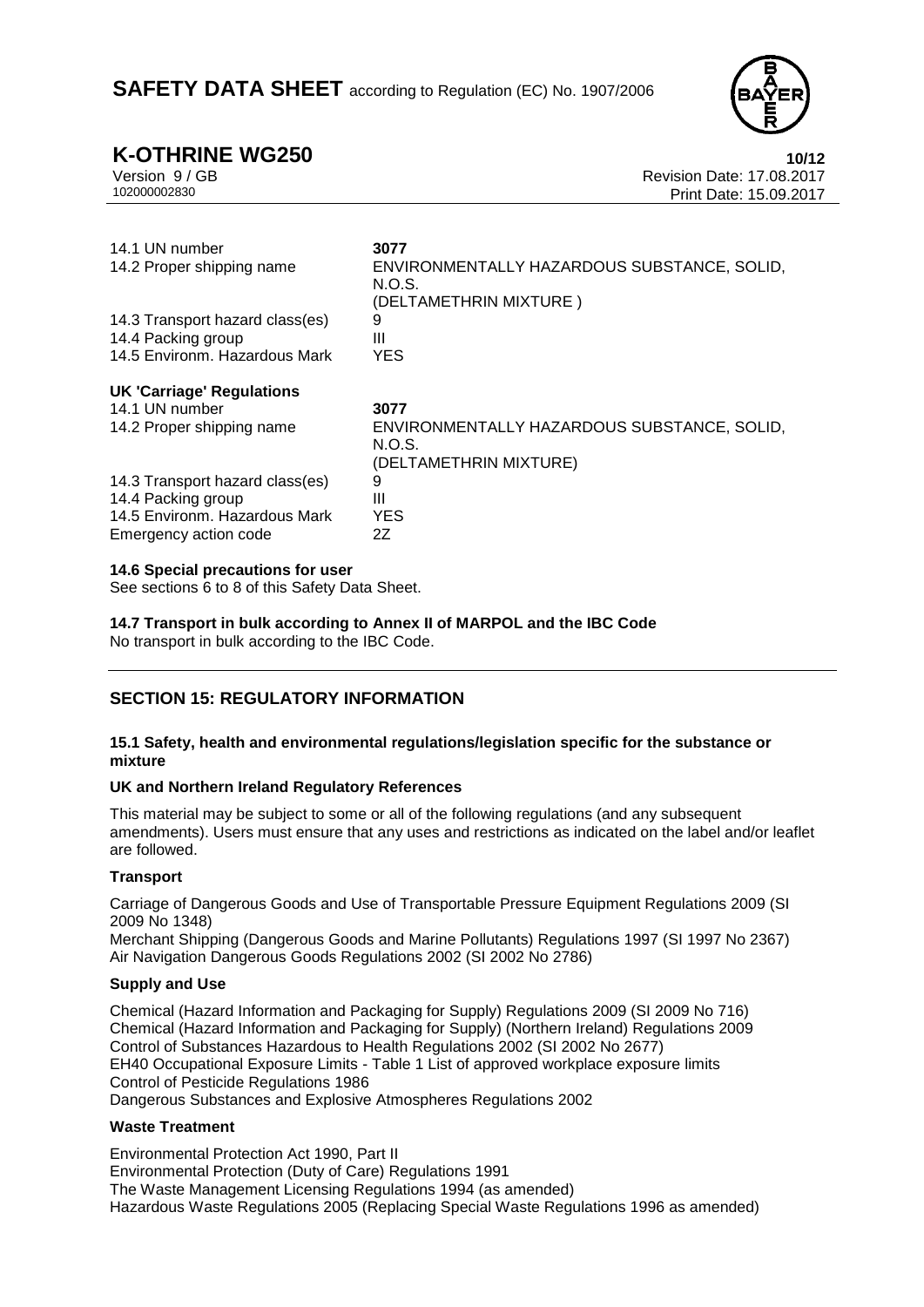

**K-OTHRINE WG250 11/12**<br>Version 9/GB **11/12**<br>Revision Date: 17.08.2017 Version 9 / GB Revision Date: 17.08.2017 Print Date: 15.09.2017

Landfill Directive Regulation on Substances That Deplete the Ozone Layer 1994 (EEC/3093/94) Water Resources Act 1991 Anti-Pollution Works Regulations 1999

### **Further information**

WHO-classification: III (Slightly hazardous)

### **15.2 Chemical safety assessment**

A Chemical Safety Assessment is not required for this substance.

# **SECTION 16: OTHER INFORMATION**

### **Text of the hazard statements mentioned in Section 3**

| H301 | Toxic if swallowed.                                   |
|------|-------------------------------------------------------|
| H315 | Causes skin irritation.                               |
| H318 | Causes serious eye damage.                            |
| H319 | Causes serious eye irritation.                        |
| H331 | Toxic if inhaled.                                     |
| H400 | Very toxic to aquatic life.                           |
| H410 | Very toxic to aquatic life with long lasting effects. |

### **Abbreviations and acronyms**

| <b>ADN</b>      | European Agreement concerning the International Carriage of Dangerous Goods by<br><b>Inland Waterways</b> |
|-----------------|-----------------------------------------------------------------------------------------------------------|
| <b>ADR</b>      | European Agreement concerning the International Carriage of Dangerous Goods by<br>Road                    |
| <b>ATE</b>      | Acute toxicity estimate                                                                                   |
| CAS-Nr.         | Chemical Abstracts Service number                                                                         |
| Conc.           | Concentration                                                                                             |
| EC-No.          | European community number                                                                                 |
| ECx             | Effective concentration to x %                                                                            |
| EH40 WEL        | Worker Exposure Limit                                                                                     |
| <b>EINECS</b>   | European inventory of existing commercial substances                                                      |
| <b>ELINCS</b>   | European list of notified chemical substances                                                             |
| EN.             | European Standard                                                                                         |
| EU              | European Union                                                                                            |
| IATA            | International Air Transport Association                                                                   |
| <b>IBC</b>      | International Code for the Construction and Equipment of Ships Carrying Dangerous                         |
|                 | Chemicals in Bulk (IBC Code)                                                                              |
| <b>ICx</b>      | Inhibition concentration to x %                                                                           |
| <b>IMDG</b>     | <b>International Maritime Dangerous Goods</b>                                                             |
| LCx             | Lethal concentration to x %                                                                               |
| LD <sub>x</sub> | Lethal dose to $\times$ %                                                                                 |
| LOEC/LOEL       | Lowest observed effect concentration/level                                                                |
| <b>MARPOL</b>   | MARPOL: International Convention for the prevention of marine pollution from ships                        |
| N.O.S.          | Not otherwise specified                                                                                   |
| NOEC/NOEL       | No observed effect concentration/level                                                                    |
| <b>OECD</b>     | Organization for Economic Co-operation and Development                                                    |
| RID.            | Regulations concerning the International Carriage of Dangerous Goods by Rail                              |
| SI              | <b>Statutory Instrument</b>                                                                               |
| TWA             | Time weighted average                                                                                     |